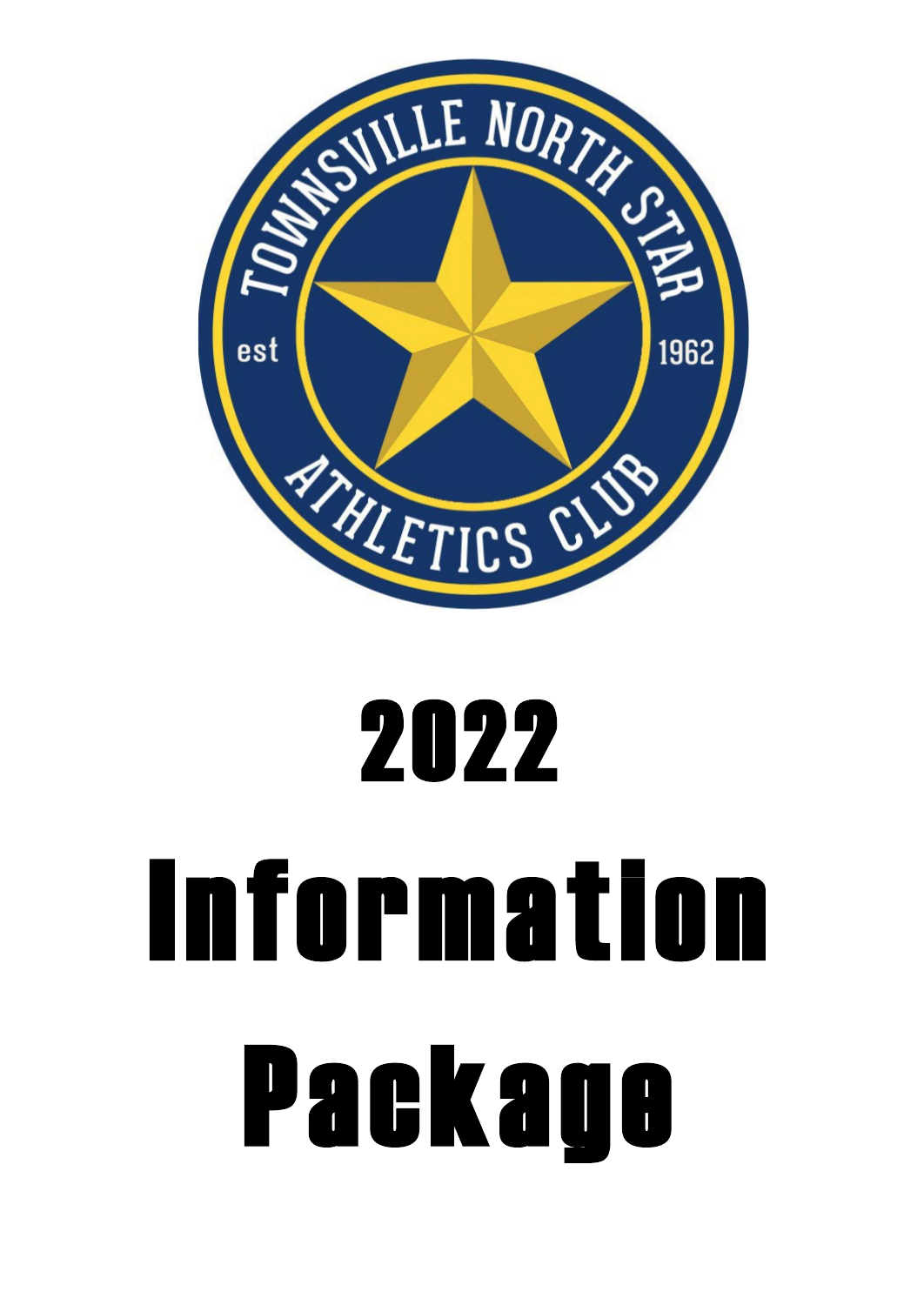

#### **CONTENTS**

| About Townsville North Star Athletics Club (TNSAC) |                |
|----------------------------------------------------|----------------|
| About Athletics North Queensland (ANQ)             | 5              |
| Parental Involvement                               | 5              |
| <b>Club Uniforms</b>                               | 5              |
| <b>Club Training</b>                               | 5              |
| Membership Structure and Fees                      | 6              |
| <b>Full Membership</b>                             | 6              |
| Trials (Come and Try)                              | $\overline{7}$ |
| <b>Special Membership</b>                          | 8              |
| <b>Visitors</b>                                    | 8              |
| How to Register                                    | 9              |
| <b>Frequently Asked Questions</b>                  | 10             |
| Season Calendar                                    |                |
| <b>Further Resources</b>                           |                |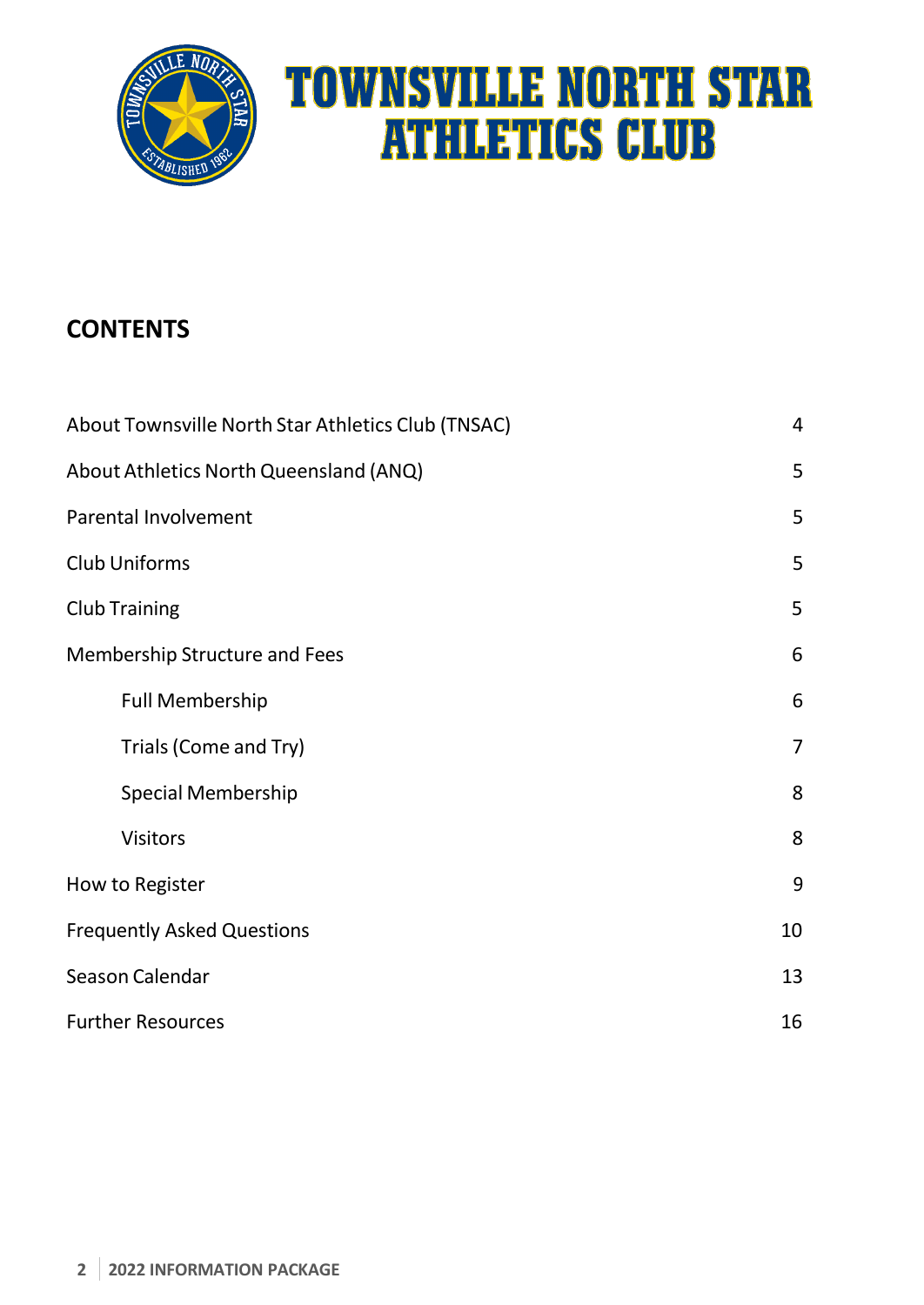

#### **2022 Registration Information Package**

Thank you for your enquiry regarding membership for the 2022 Townsville North Star Athletics Club track and field season.

#### <span id="page-2-0"></span>**About Townsville North Star Athletics Club (TNSAC) -**

Established in 1962, TNSAC is Townsville's premier track and field club. Our association is coordinated by a number of generous volunteers, mainly parents who donate their time to ensure the club continues to benefit the wider Townsville community.

TNSAC provides an affordable, community based active outlet and caters for individuals of all capabilities and ages from five years onwards. Our club is affiliated with Athletics North Queensland, which affords our members the eligibility to nominate for any Athletics Australia (AA) sanctioned events nation-wide.

TNSAC has a number of accredited coaches associated with the club who specialise in mentoring a variety of age groups and track and field events. Our weekly club competitions are conducted at the Townsville Sports Reserve affectionately known as the 'Red Track', which boasts state of the art track and field facilities. Over the years our club has produced a large quantity of noteworthy athletes that have competed and medalled at state, national, International competitions and the Olympics.

Whether you're looking to make new friends, enjoy an active lifestyle or compete at the next Olympic Games, Townsville North Star Athletics Club will have an event to suit you or your child.

#### <span id="page-2-1"></span>**About Athletics North Queensland (ANQ) –**

ANQ is Queensland Athletics' appointed agent in North Queensland. ANQ has over 3000 registered members and consists of almost forty separate track and field and road running clubs. These clubs stretch all over North Queensland from Rockhampton in the south, Longreach and Mount Isa in the west, and Cairns in the north. The ANQ office is located at Sports House, North Ward.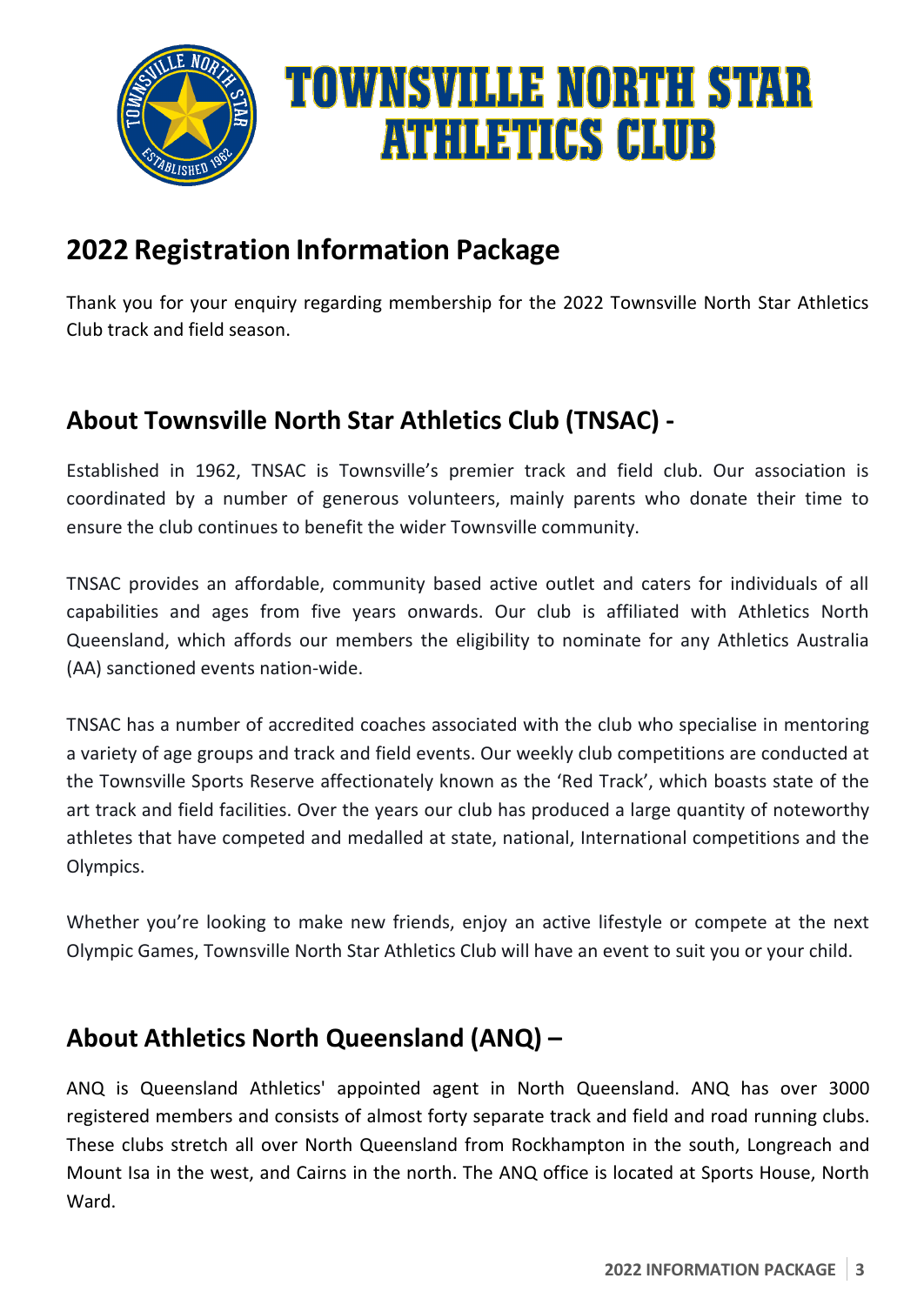

#### <span id="page-3-0"></span>**Parental Involvement**

Athletics offers a great opportunity for all children to learn the basic motor skills, to keep fit and to socialise with others. For those who wish to progress further in the sport, the pathways are also there.

No other sport offers such a wide range of events to all ages and to all levels of competitors. This is also one downside on that it makes athletics the most labour intensive of ALL sports.

All weekly training and track and field events conducted at our weekly club competitions are subject to parental involvement. PARENTS/GUARDIANS NEED TO ASSIST WITH THE RUNNING OF EACH EVENT. If there are not enough parents present to officiate each event in a safe and timely manner, then the event will be cancelled.

#### **Club Uniform**

All athletes must wear the TNSAC club uniform and attach their ANQ registration number to both the front and back when competing at all club competitions and track and field carnivals. Uniforms can be purchased online or from the registration desk at each club competition. Online uniform purchases can be made by following link:

[www.revolutionise.com.au/townsvillenorthstar/shop/](http://www.revolutionise.com.au/townsvillenorthstar/shop/)

#### <span id="page-3-1"></span>**Club Training**

- \$\$ training fee per athlete, per session. (Training fee for the 2022 season TBC)
- This is the fourth year in which TNSAC will be holding training sessions at the Townsville Sports Reserve (Red Track).
- $\bullet$  10 years seniors will be on a Monday afternoon at 5pm 6pm from the 18<sup>th</sup> April. (TBC)
- $\bullet$  7-9 year old's will be on a Wednesday afternoon at 4:30pm 5:30pm from the 16<sup>th</sup> March.
- There will be no training at all on school or public holidays.
- Cancellation of training due to rain will depend on how bad the rain is, and a decision will be made by 1pm on training days.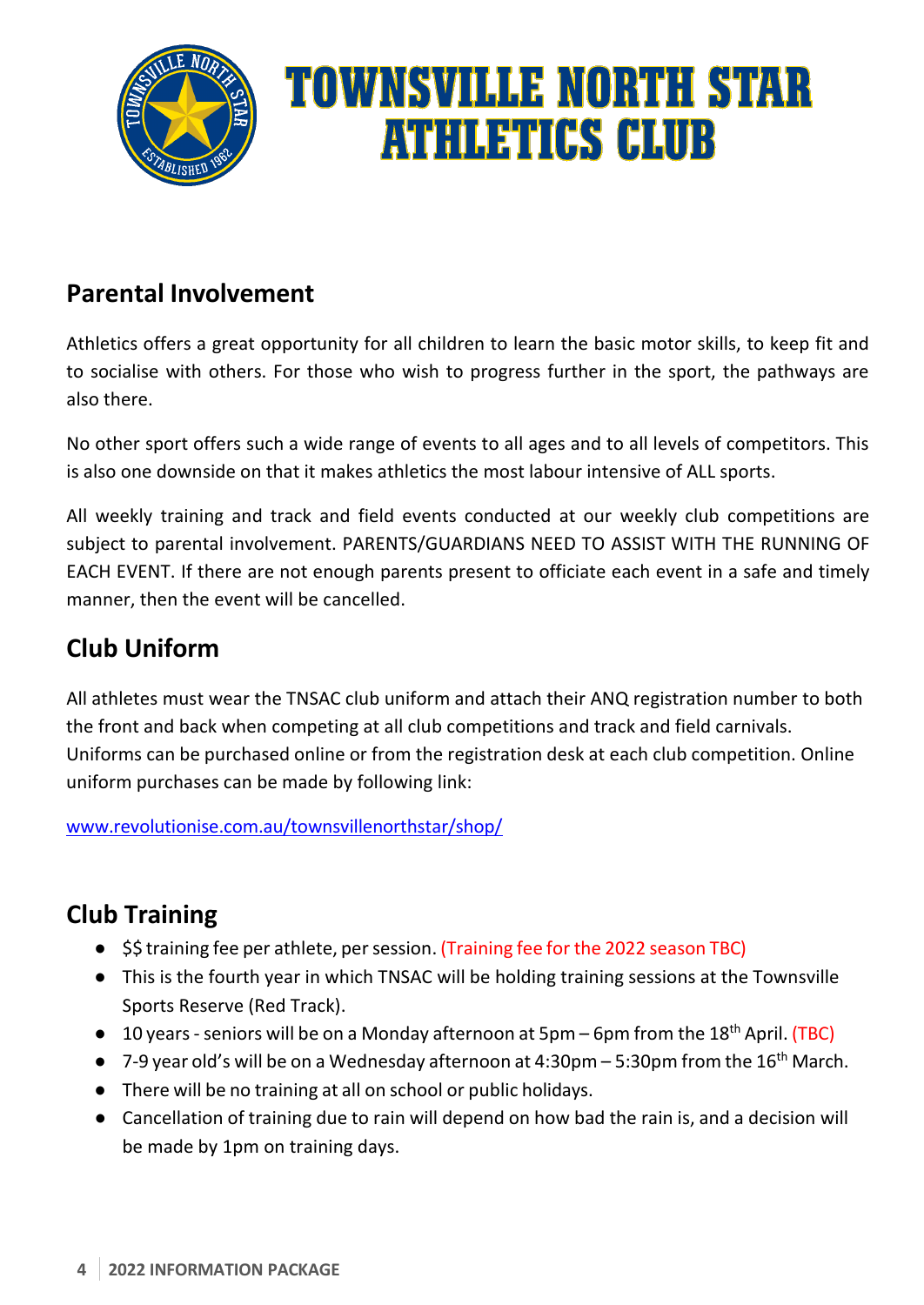

#### **2022 Membership Structure and Fees**

Membership for the 2022 season runs from  $1<sup>st</sup>$  April 2022 to 31 $<sup>st</sup>$  March 2023.</sup>

*FULL MEMBERSHIP***: The complete package 5yrs to 9yrs: \$250 10yrs and above: \$275**



- Registration with Athletics North Queensland as a Townsville North Star member
- ANQ registration package.
- Access to participate at all ANQ sanctioned Carnivals and Championships throughout the season.

(carnival and championship nomination costs not included)

- Eligible to nominate for State and National Championships until 31<sup>st</sup> March 2023. (qualifying standards must be met in order to nominate)
- Unlimited accessto weekly TNSAC competition nights.
- Unlimited access to weekly TNSAC training sessions (\$\$ training session fee TBC)
- Eligible to accumulate "competition points" which contribute to some end of season trophies.
- Eligible to have weekly competition performances recognized for "Club Records"
- Eligible to receive awards on Presentation Day (minimum 50% attendance at TNSAC club competitions required)
- Invitation to attend end ofseason Presentation Day function FREE OF CHARGE.

#### **FAMILY DISCOUNTS:**

Where 3 or more "immediate family" members take out full membership a \$50 discount will apply to the 3<sup>rd</sup> membership.

#### **FAIRPLAY VOUCHERS:**

Fairplay vouchers are available for eligible children/young people aged  $5 - 17$  years. For more information please visit:

[www.qld.gov.au/recreation/sports/funding/fairplay/apply](http://www.qld.gov.au/recreation/sports/funding/fairplay/apply)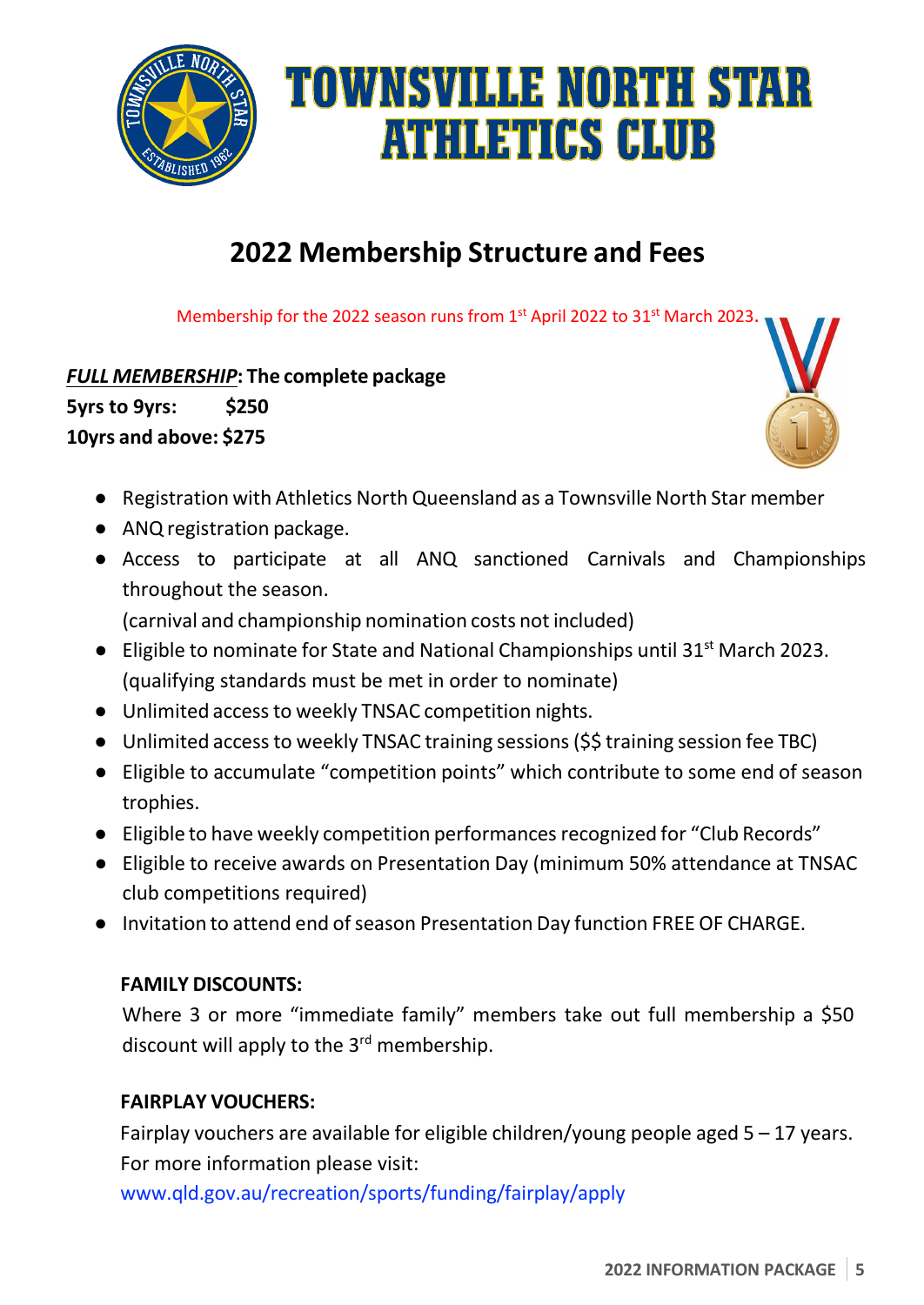

#### *TRIALS***: For the beginning athlete,school athlete or casual user**

**(Maximum of 3 "trial" visits after which athletes are required to join as a full member to continue)**



- Athletes will NOT be registered with Athletics North Queensland as a TNSAC member.
- Ineligible to participate at ANQ sanctioned Carnivals and Championships during 2022.
- Ineligible to participate at State and National Championships.
- Access to a MAXIMUM of 3 weekly TNSAC competition nights at \$10 per competition.
- No accessto TNSAC training sessions.
- Ineligible to accumulate "competition points" which contribute to end of season trophies.
- Ineligible to have weekly competition performances recognized for "Club Records"
- Ineligible to receive awards at the end of season Presentation Day.
- No invitation to attend Presentation Day function.

#### *MEMBERSHIP UPGRADE:*

A trialling athlete may upgrade to full membership at any time by paying the total cost of the full membership.

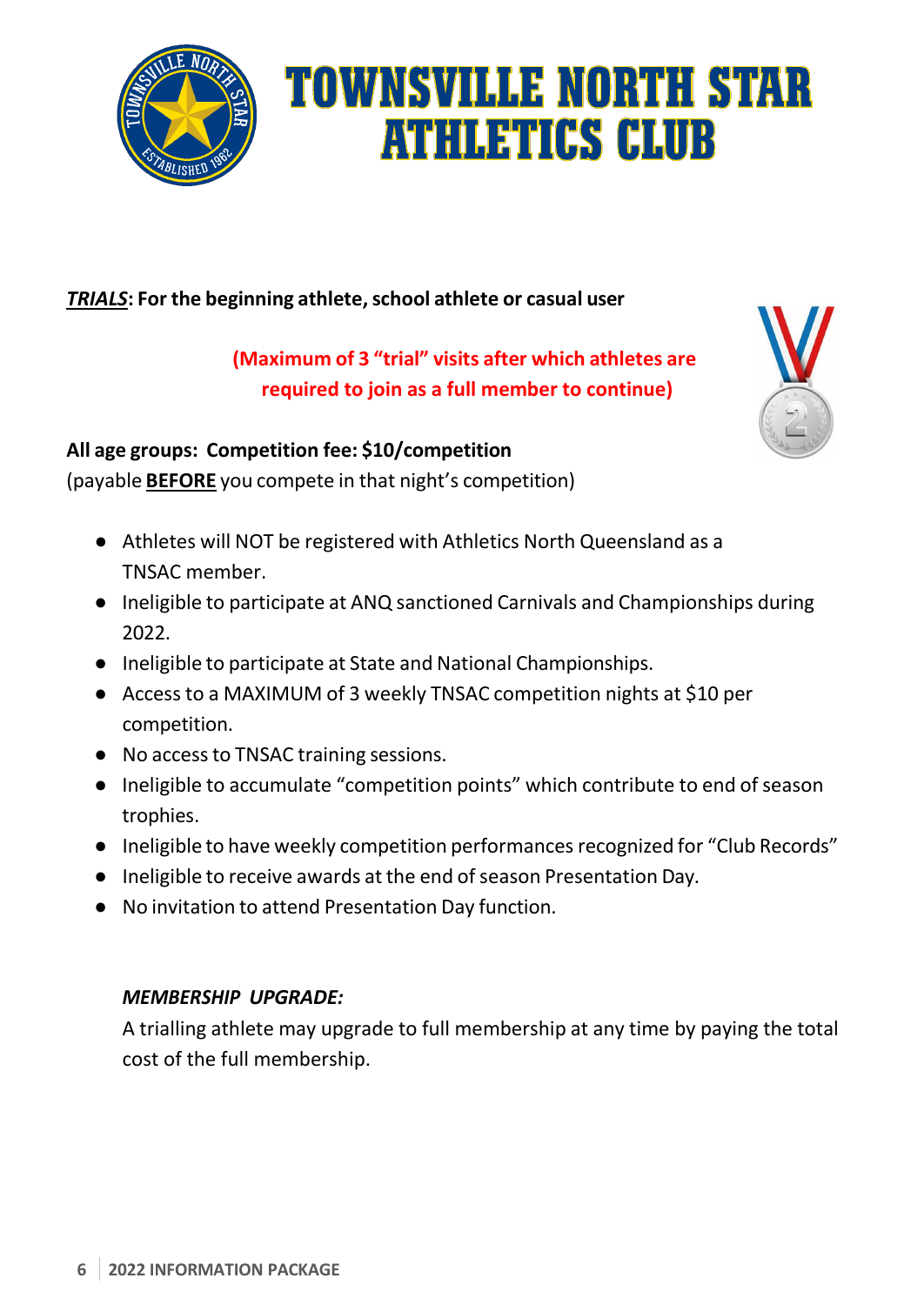

**Forthose athletes who have exceptional circumstances eg. Athletes who live out of Qld but wish to be TNSAC members to allow them to compete at higher levels of competition.**

● Athletes who believe they qualify for this form of membership need to submit details of their circumstances to the TNSAC committee for individual assessment. Terms and conditions of "special" memberships will be set by the committee.

#### <span id="page-6-0"></span>*VISITORS:*

**Athletes from another Athletics Australia or Little Athletics affiliated club wishing to compete at a TNSAC competition night.**

**All age groups: Competition fee: \$10/competition** (payable before you compete in that night's competition)

- Access to unlimited weekly TNSAC competition nights at \$10 per competition.
- No access to TNSAC training sessions.
- Ineligible to accumulate "competition points" which contribute to end of season trophies.
- Ineligible to have weekly competition performances recognized for "Club Records"
- Ineligible to receive awards on Presentation Day.
- No invitation to attend Presentation Day function.

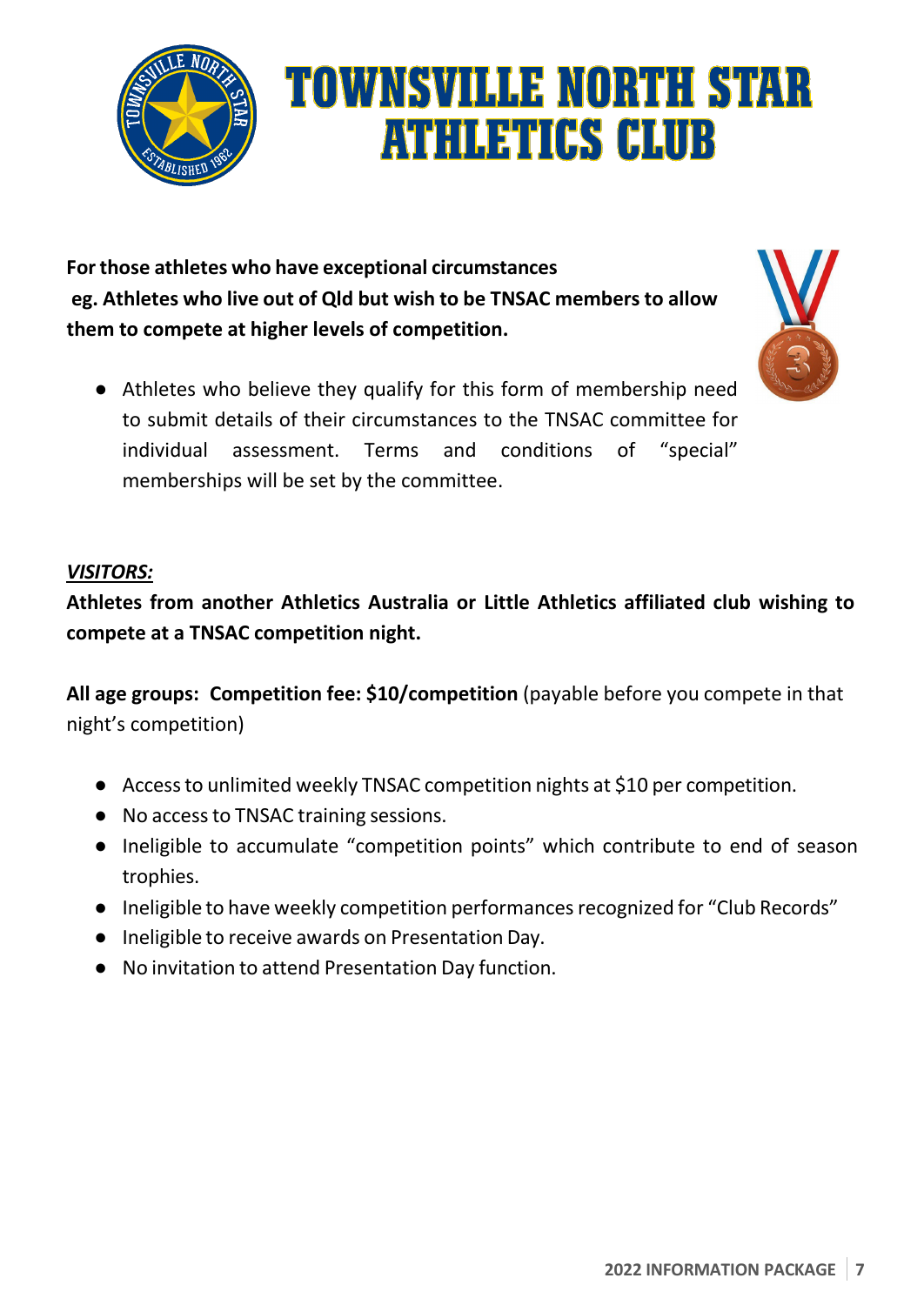

### **Registration**

Prior to registering all athletes must –

- Pay any fees outstanding from previous seasons registrations will not be accepted until outstanding fees are paid.
- If you have signed up previously with Athletics North Queensland in the last 3 years, please include your ANQ registration number when renewing your registration.
- If this is your first season at TNSAC **we need to sight your birth certificate**. Please present this when registering in person or when collecting your ANQ registration numbers. Alternatively, a copy can be emailed to  $info@towns$  villenorthstar.org.au
- Parents of Athletes under 16 must also complete a registration form for Insurance purposes.

#### **How to Register**

<span id="page-7-0"></span>Registration can be submitted in one of four ways –

- 1. Online through our website: https://client.revolutionise.com.au/townsvillenorthstar/site/edit/108153/
- 2. In person at one of our 2022 Sign on Days Saturday  $12<sup>th</sup>$  March and Sunday  $13<sup>th</sup>$ From 10am to 12pm at the Townsville Sports Reserve.
- 3. In person at any of our club competition nights at the Registration office beside the Finish line.
- 4. **RevSport Athlete Registration Instructions to Manage Fair play Vouchers**

#### **From TNSAC website (instructionsfor members)**

**"TNSAC"** accepts Fair Play vouchers for the 2022 season. To use this voucher for membership, please register the athlete via the age group Fairplay voucher payment class using our online membership system below. This will ensure the membership can be updated to an athlete class. When attending your first club day, please hand in your voucher to the club's registrar at the start of the day. Alternatively you can email your voucher to [info@townsvillenorthstar.org.au](mailto:info@townsvillenorthstar.org.au) prior to your first club day. An electronic invoice will be sent to your email for payment of the difference between the voucher of \$150.00 and the season membership fee.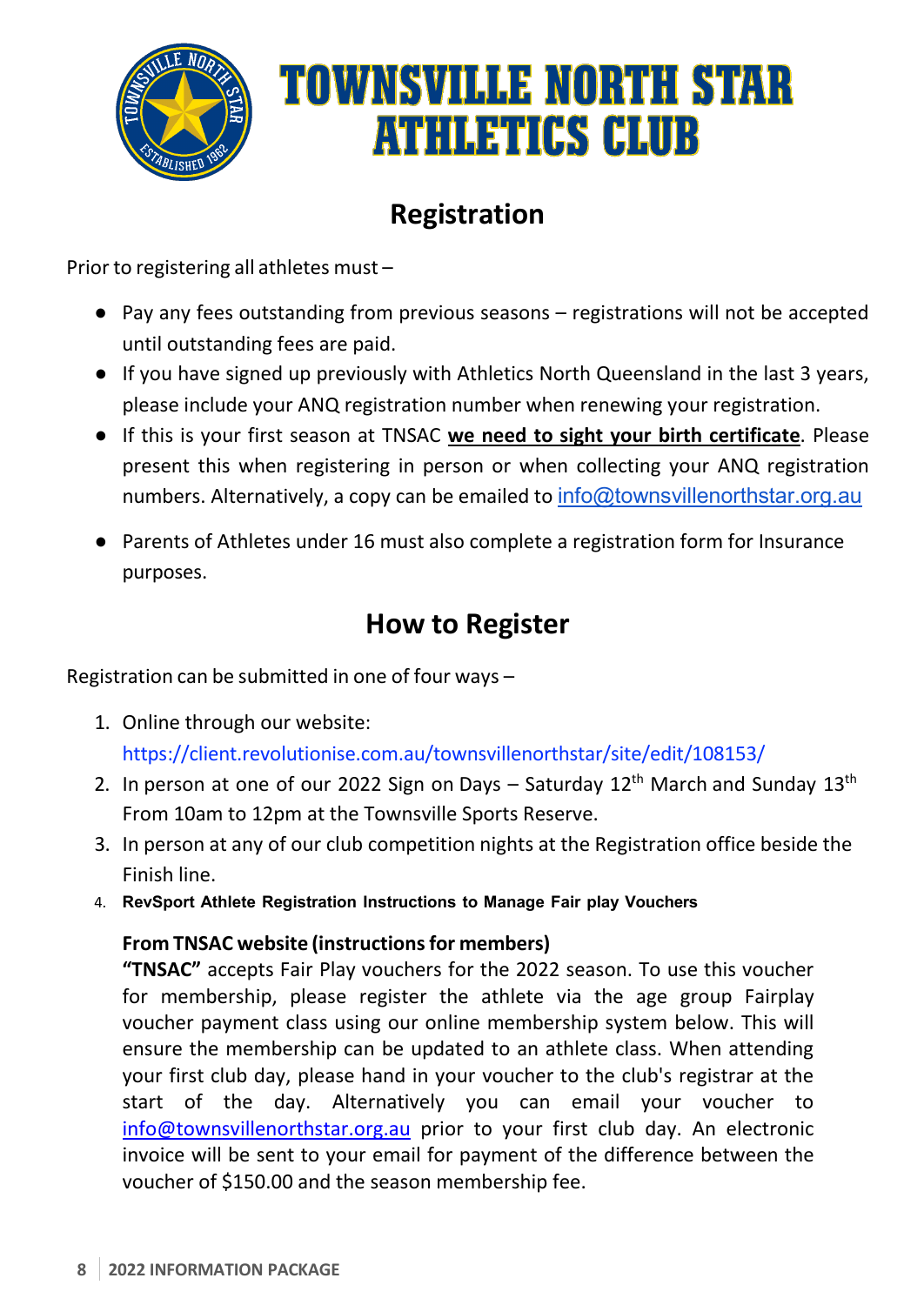

### **Frequently Asked Questions**

#### <span id="page-8-0"></span>**Q. I couldn't make it to your Sign On Days. Can I register at any other time?**

A. Yes, you can sign up online through our website or at any of our club competitions.

#### **Q. How much does membership cost?**

A. Full membership costs \$250 for 9 years and under and \$275 for 10 years and over. We also accept "Fair Play Vouchers" to eligible children/young people. [www.qld.gov.au/recreation/sports/funding/fairplay/apply](http://www.qld.gov.au/recreation/sports/funding/fairplay/apply)

#### **Q. How can I pay for membership?**

A. Cash and EFTPOS/credit card facilities are available.

#### **Q. Can I get a family discount?**

A. Where three or more "immediate family" members take out full membership, a \$50 discount will apply to the  $3<sup>rd</sup>$  or more membership.

#### **Q. When and where are your club competition nights?**

A. Most Club competitions are held on Friday nights from 6:00pm along with a couple of Sunday twilight meets from 3pm at the Townsville Sports Reserve.

#### **Q. When doesthe season start?**

A. Our first club meet being Athlete and Parent Education Programs (APEP) which will be held on the 25<sup>th</sup> March 2022. Our official first club competition evening will be held on Friday 22nd April 2022 from 6pm with a warmup from 5:40pm.

#### **Q. What isthe Athlete and Parent Education Program (APEP)?**

A. The Athlete and Parent Education Program is a pre-season club night which will run the same events as our club nights. This is an opportunity to educate parents and athletes of the basic rules and techniques, as well as the officiating procedures and safety procedures for athletes and parents. As a club run by volunteers, Parental involvement is essential for the timely and safe running of our competition nights.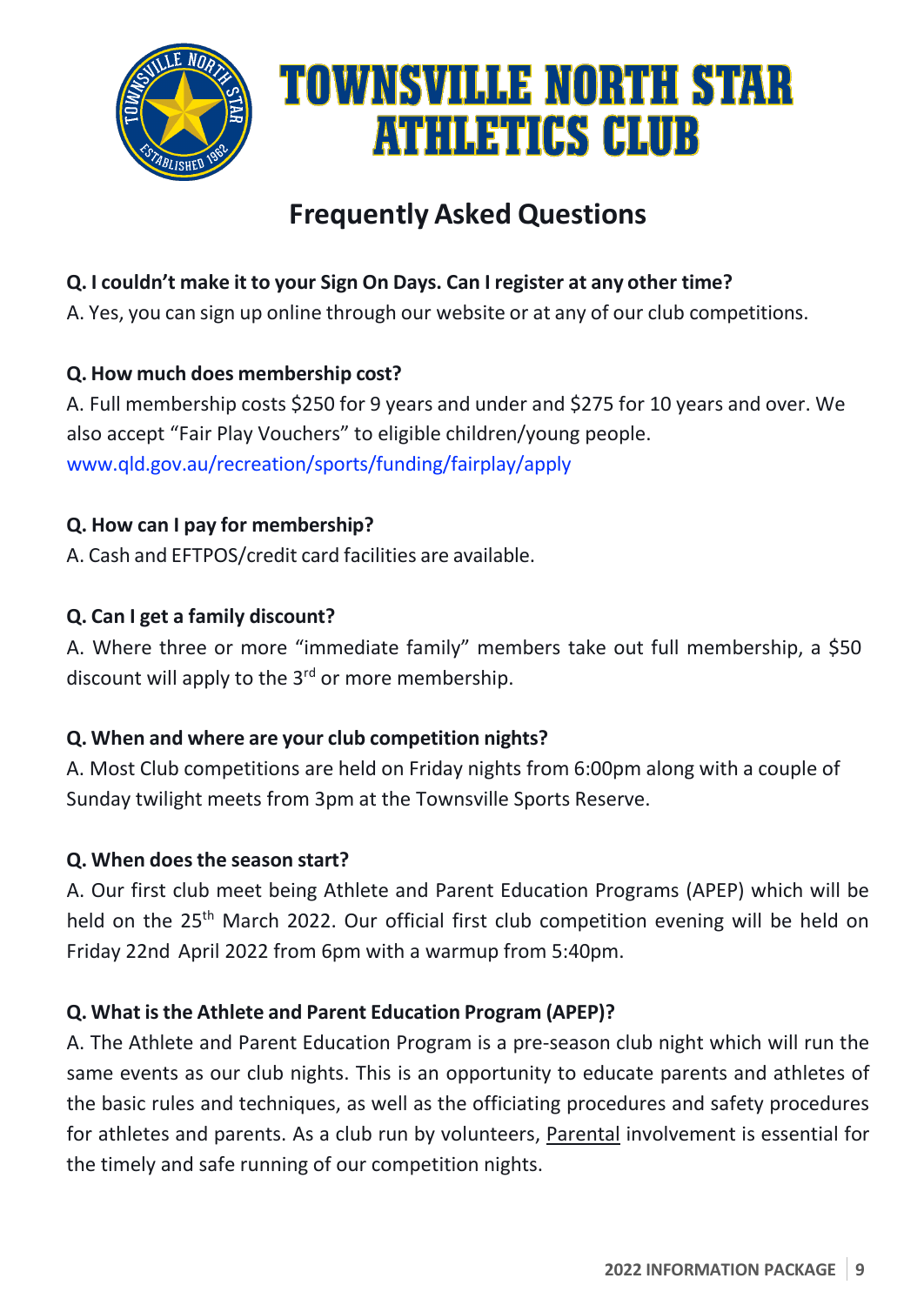

#### **Q. When are your training days and how much doesit cost?**

A. Training is provided by coaches accredited by Athletics Australia. Training is an additional fee per athlete per session. (Training fee for the 2022 season TBC) Training sessions are held on Monday afternoons for 10 year old's – Seniors 5pm – 6pm (TBC) and Wednesday afternoons for 7-9 -year old's from 4:30pm – 5:30pm. Sessions are conducted at the Townsville Sports Reserve.

#### **Q. How long doesthe season go for?**

A. Our season begins in April and extends to the end of September culminating in the ANQ North Queensland Championships held in September. (middle weekend in the September school holidays)

#### **Q. What extra costs are there?**

A. Club uniforms (compulsory) and appropriate running shoes. Membership entitles our athletes to be able to nominate to compete at many track and field carnivals however these incur additional nomination fees. Optional training for club members (Training fee for the 2022 season TBC).

#### **Q. What doesthe club uniform consist of?**

A. TNSAC shirt or singlet or crop top and plain black shorts or plain black bike pants. **\*\*Please note the new uniform is compulsory for 2022 to be eligable for club points\*\***

#### **Q. How quickly can my child start athletics?**

A. Athletes must be a minimum of five years of age by the 31st of December 2022 to be eligible for membership this season. (DOB 2017 and older)

#### **Q. Are there any older athletes in the club?**

A. Yes, while most of our members are youths, we do cater for mature/masters aged and professional athletes.

#### **Q. What other events are held throughout the North Queensland track and field season?**

A. Athletics North Queensland assists in the running of many events throughout the year.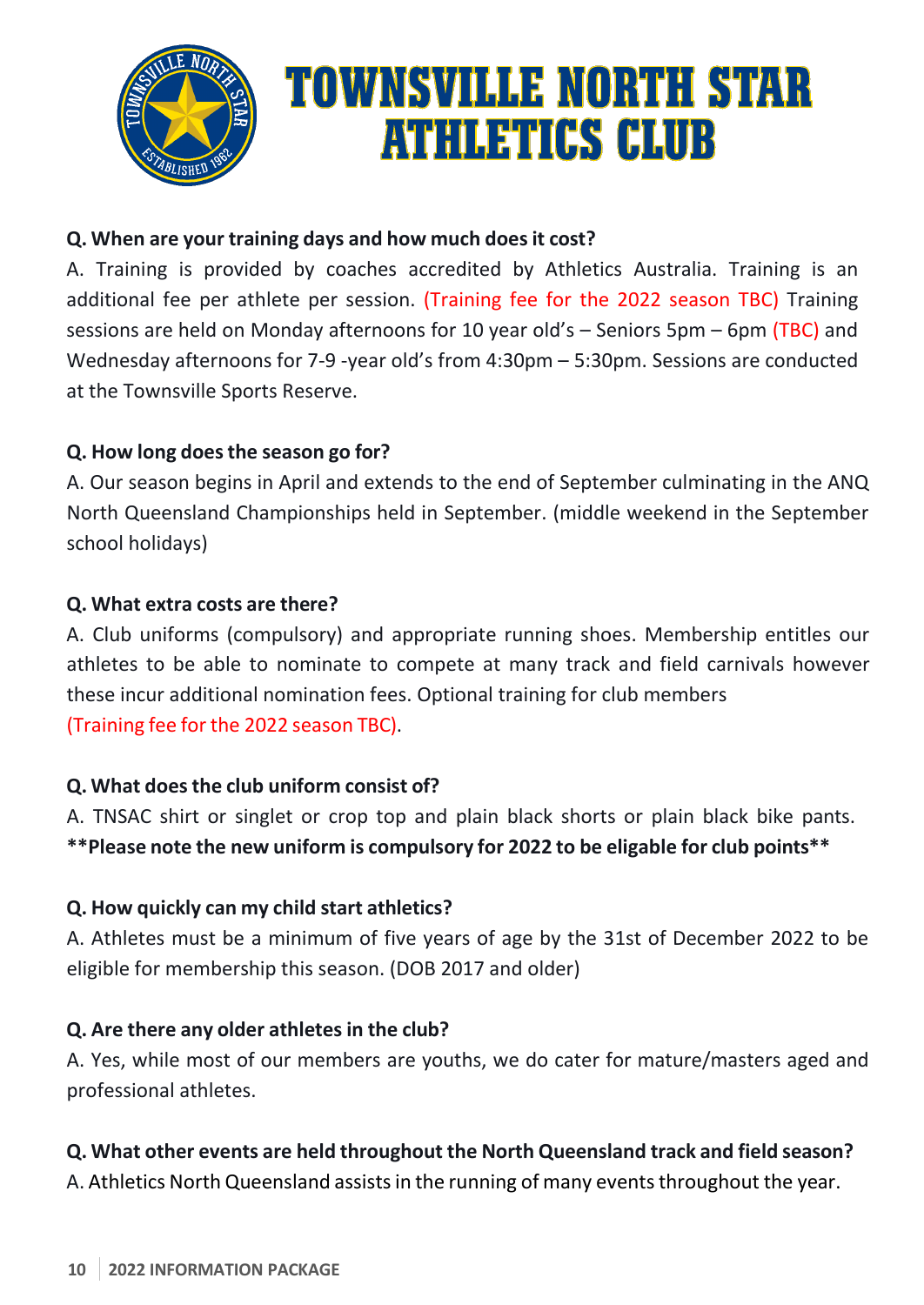

Full details are available on the ANQ website under the events tab or the following link: [www.revolutionise.com.au/qldathletics/events/](http://www.revolutionise.com.au/qldathletics/events/)

#### **Q. At what age can my child compete in spikes?**

A. 10yrs & 11yrs: laned track events, long jump, high jump 12yrs: laned track events, all jumps, javelin 13yrs and over: all events except discus and shot put

#### **Q. What do I do while my child is competing?**

A. Parental involvement is essential for the timely and safe running of our competition nights. If there are not enough parents present with their children to run the events safely then an event may need to be cancelled.

#### **Q. How do I qualify for an end ofseason trophy?**

A. Athletes must attend a minimum of 50% of club competition nights to be eligible and all outstanding fees must be paid in full.

#### **Q. What do I do if I've left something at the Sports Reserve?**

A. Please see our volunteers at the registration desk on the following Friday night for collection of lost property.

#### **Q. If I have a question or concern on a competition night whom should Ispeak to?**

A. Please approach a committee member who can be identified by their white or blue polo shirt and name badge.

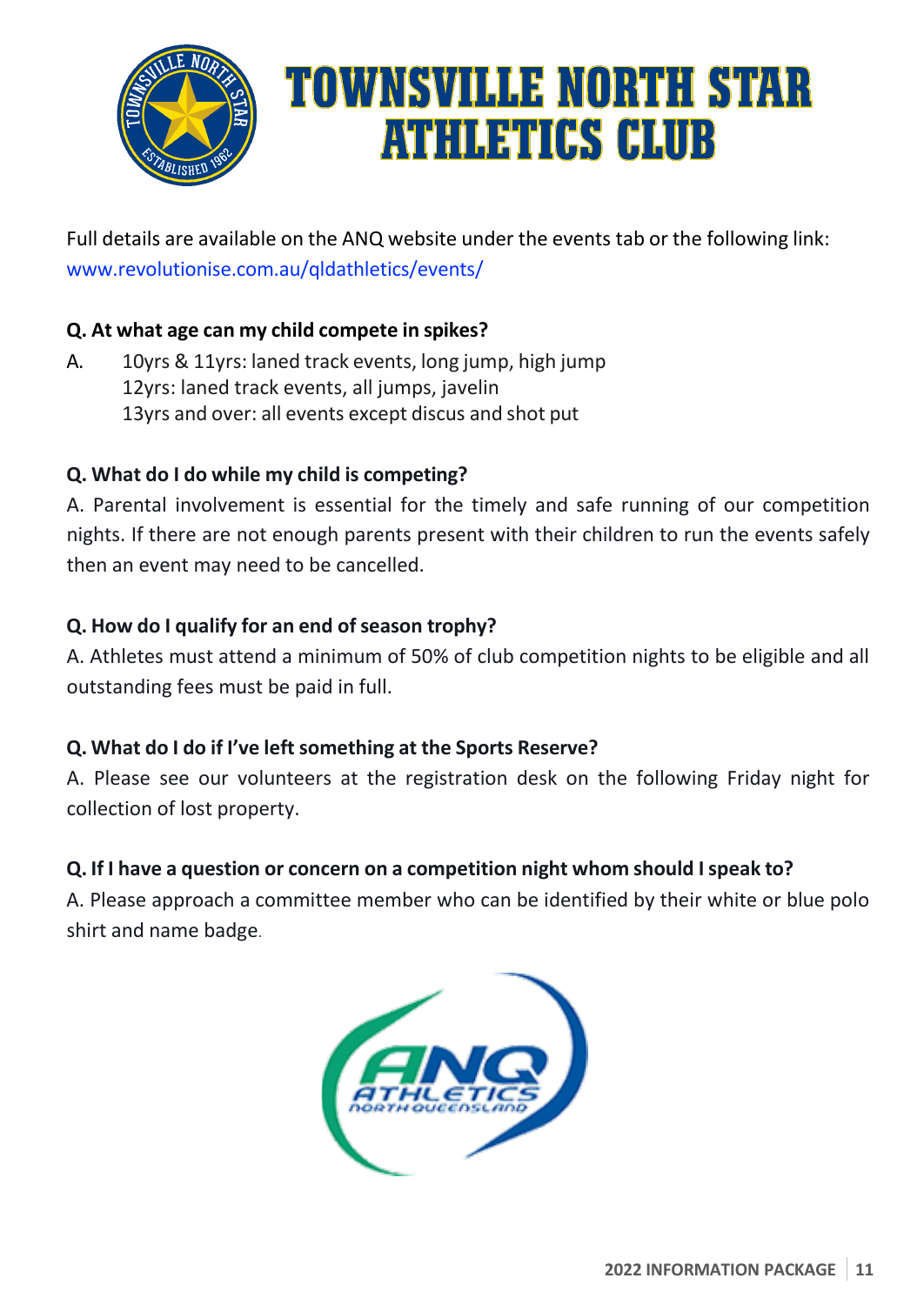

### **North Star Calendar**

| <b>FEB</b><br>$5\phantom{.0}$ | <b>SUNSET SERIES MEET 1</b><br>Saturday 5th February 4pm - 8pm<br><b>Townsville Sports Reserve</b>                                                 | PERMIT MEET                      |
|-------------------------------|----------------------------------------------------------------------------------------------------------------------------------------------------|----------------------------------|
| <b>FEB</b><br>19              | <b>SUNSET SERIES MEET 2</b><br>Saturday 19th February 3:30pm - 8pm<br>Townsville Sports Reserve                                                    | PERMIT MEET                      |
| <b>MARCH</b><br>$12 - 13$     | <b>TOWNSVILLE NORTH STAR SIGN ON DAYS</b><br>Saturday 12th - Sunday 13th March 10am-12pm<br>Townsville Sports Reserve                              | CLUB-SIGN ON                     |
| <b>MARCH</b><br>$3 - 6$       | <b>QUEENSLAND CHAMPIONSHIPS (U/14- OPEN)</b><br>Thursday 3rd - Sunday 6th March<br>Main Stadium, QSAC, Nathan                                      | <b>QLD STATE CHAMPS</b>          |
| <b>MARCH</b><br>25            | <b>ATHLETE &amp; PARENT EDUCATION PROGRAM</b><br>Friday 25 <sup>th</sup> March 6pm<br>Townsville Sports Reserve                                    | APEP MEET                        |
| <b>APRIL</b><br>22            | <b>TNSAC COMP 1</b><br>Friday 22nd April 6pm<br>Townsville Sports Reserve                                                                          | <b>CLUB MEET</b>                 |
| <b>APRIL</b><br>$26 - 3$      | <b>AUSTRALIAN ATHLETICS CHAMPIONSHIPS</b><br>Saturday 26th March - Sunday 3rd April<br>Sydney, NSW                                                 | <b>AUSTRALIAN CHAMPS</b>         |
| <b>APRIL</b><br>$29 - 1$      | <b>TOWNSVILLE FESTIVAL OF ATHLETICS (Formally Student</b><br>Games)<br>Friday 29th April - Sunday 1st May<br>Townsville Sports Reserve, Townsville | ANQ/CHAMPIONSHIP<br><b>EVENT</b> |
| May<br>$\boldsymbol{6}$       | <b>TNSAC COMP 2</b><br>Friday 6th May 6pm<br>Townsville Sports Reserve                                                                             | <b>CLUB MEET</b>                 |
| <b>MAY</b><br>13              | <b>TNS COMP 3</b><br>Friday 13th May 6pm<br>Townsville Sports Reserve                                                                              | <b>CLUB MEET</b>                 |

**12 2022 INFORMATION PACKAGE**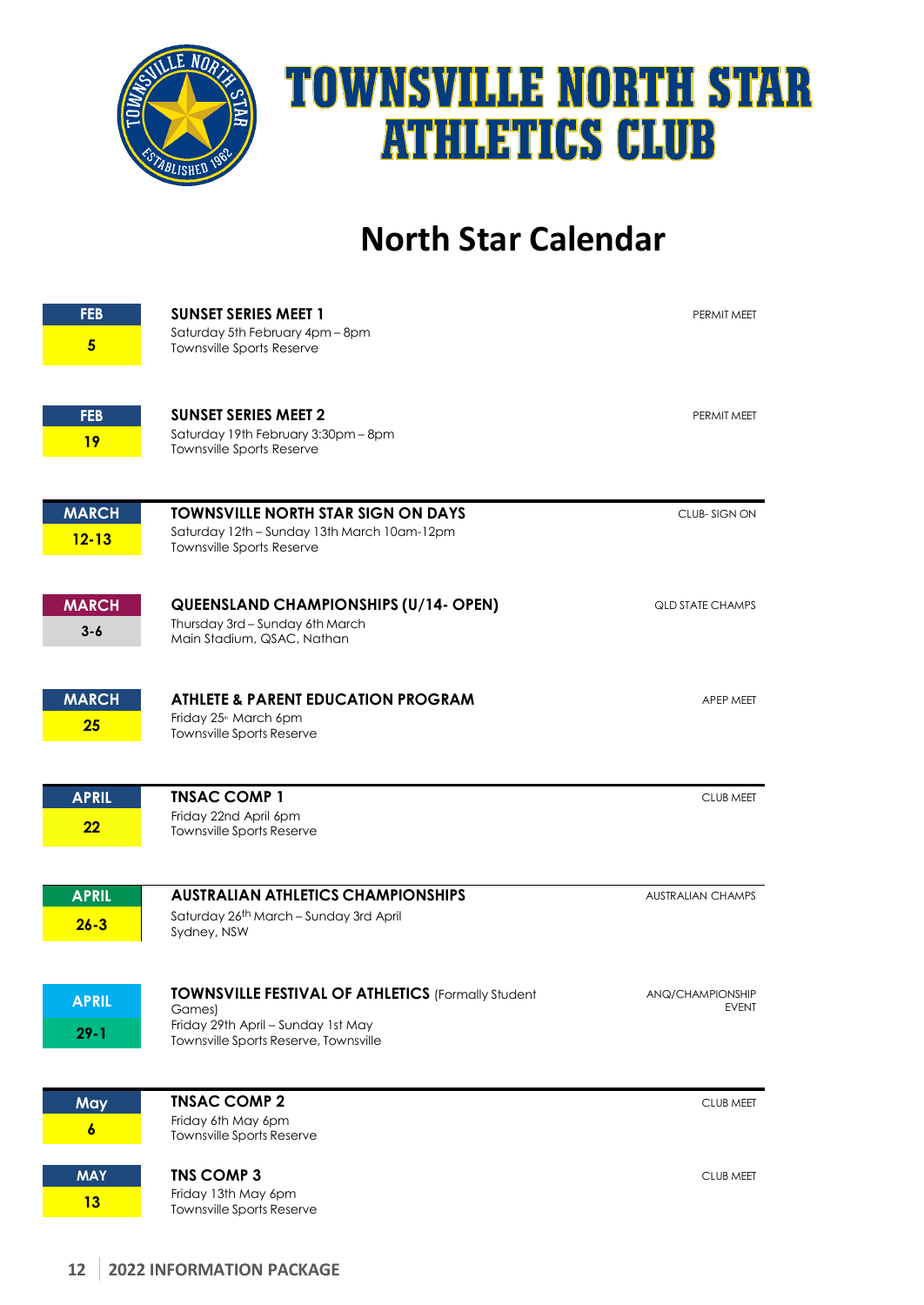

| <b>MAY</b>              | <b>MACKAY TRACK AND FIELD CARNIVAL</b>                                                | CARNIVAL            |
|-------------------------|---------------------------------------------------------------------------------------|---------------------|
| $21 - 22$               | Saturday 21st May-Sunday 22nd May<br>Mackay Aquatic & Recreation Complex              |                     |
| <b>MAY</b><br>22        | <b>TNS COMP 4</b><br>Sunday 22nd May 6pm                                              | <b>CLUB MEET</b>    |
|                         | Townsville Sports Reserve                                                             |                     |
| <b>MAY</b>              | <b>TNS COMP 5</b>                                                                     | <b>CLUB MEET</b>    |
| 27                      | Friday 27th May 6pm<br>Townsville Sports Reserve                                      |                     |
| <b>MAY</b>              | <b>CAIRNS TWILIGHT MEET</b>                                                           | CARNIVAL            |
| 28                      | Saturday 28th May<br><b>Barlow Park, Cairns</b>                                       |                     |
| June                    | <b>TNS COMP 6</b>                                                                     | <b>CLUB MEET</b>    |
| $\overline{\mathbf{3}}$ | Friday 3rd June 6pm<br>Townsville Sports Reserve                                      |                     |
| <b>JUNE</b>             | <b>TNS COMP 7</b>                                                                     | <b>CLUB MEET</b>    |
| 12                      | Sunday 12 <sup>th</sup> June 6pm<br><b>Townsville Sports Reserve</b>                  |                     |
| <b>JUNE</b>             | <b>TNS COMP 8</b>                                                                     | <b>CLUB MEET</b>    |
| 17                      | Friday 17 <sup>th</sup> June 6pm<br>Townsville Sports Reserve                         |                     |
| <b>JUNE</b>             | LITTLE ATHLETICS NORTH QLD WINTER CARNIVAL                                            | <b>LAQ CARNIVAL</b> |
| $25 - 26$               | Saturday 25 <sup>th</sup> - Sunday 26 <sup>th</sup> June<br>Townsville Sports Reserve |                     |
| <b>JUNE</b>             | <b>TNS COMP 9</b>                                                                     | <b>CLUB MEET</b>    |
| 24                      | Friday 24th June 6pm<br>Townsville Sports Reserve                                     |                     |
| <b>JULY</b>             | <b>TNS COMP 10</b>                                                                    | <b>CLUB MEET</b>    |
| 15                      | Friday 15th July 6pm<br>Townsville Sports Reserve                                     |                     |
| <b>JULY</b>             | <b>CAIRNS CORAL COAST TRACK &amp; FIELD CARNIVAL</b>                                  | CARNIVAL            |
| $23 - 24$               | Saturday 23rd - Sunday 24th July<br><b>Barlow Park, Cairns</b>                        |                     |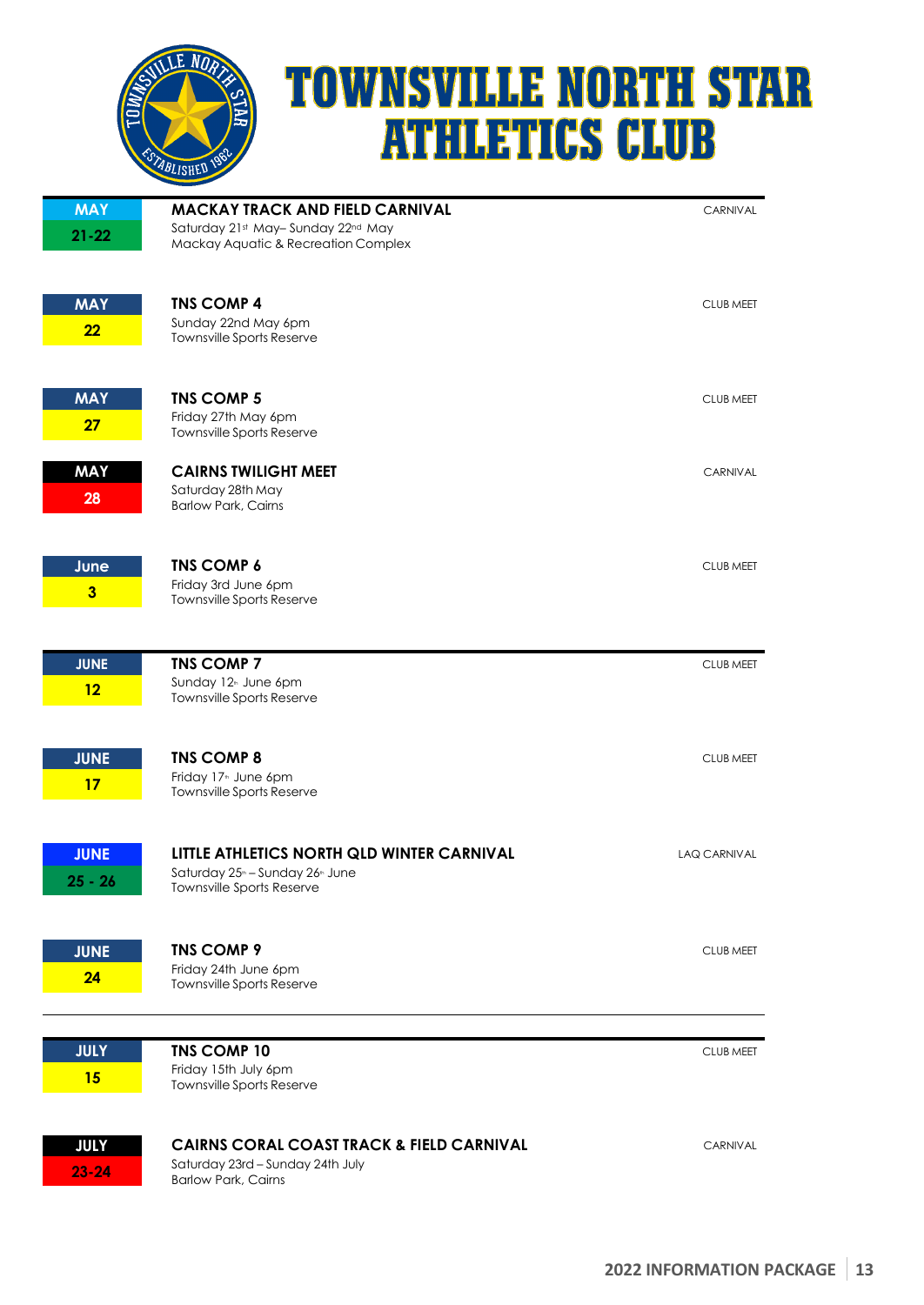|                               | NOR<br><b>TOWNSVILLE NORTH STAR</b><br>STAR<br>ATHLETICS CLUB<br>STABLISHED 19                                                                 |                        |
|-------------------------------|------------------------------------------------------------------------------------------------------------------------------------------------|------------------------|
| <b>JULY</b><br>29             | <b>TNS COMP 11</b><br>Friday 29th July 6pm<br><b>Townsville Sports Reserve</b>                                                                 | <b>CLUB MEET</b>       |
| August<br>$5\phantom{.0}$     | <b>TNS COMP 12</b><br>Friday 5th August 6pm<br><b>Townsville Sports Reserve</b>                                                                | <b>CARNIVAL</b>        |
| <b>AUGUST</b><br>12           | <b>TNS COMP 13</b><br>Friday 12th August 6pm<br><b>Townsville Sports Reserve</b>                                                               | <b>CLUB MEET</b>       |
| <b>AUGUST</b><br>$8 - 12$     | <b>TOWNSVILLE PRIMARY INTERSCHOOL TRACK &amp; FIELD</b><br>Monday 8th - Friday 12th August<br>Townsville Sports Reserve                        | <b>SCHOOL CARNIVAL</b> |
| <b>AUGUST</b><br>$13 - 14$    | <b>BOWEN TRACK AND FIELD CARNIVAL</b><br>Saturday 13 <sup>th</sup> August - Sunday 14 <sup>th</sup> August<br><b>Bowen</b>                     | CARNIVAL               |
| <b>AUGUST</b><br>19           | <b>TNS COMP 14</b><br>Friday 19 <sup>th</sup> August 6pm<br><b>Townsville Sports Reserve</b>                                                   | <b>CLUB MEET</b>       |
| <b>AUGUST</b><br>$16 - 19$    | <b>TOWNSVILLE SECONDARY INTERSCHOOL TRACK &amp; FIELD</b><br>Tuesday 16th - Friday 19 <sup>th</sup> August<br><b>Townsville Sports Reserve</b> | <b>SCHOOL CARNIVAL</b> |
| <b>AUGUST</b><br>26           | <b>TNS COMP 15</b><br>Friday 26 <sup>th</sup> August 6pm<br>Townsville Sports Reserve                                                          | <b>CLUB MEET</b>       |
| <b>AUGUST</b><br>30           | <b>NO PRIMARY TRACK &amp; FIELD MEET</b><br>Tuesday 30th August<br><b>Townsville Sports Reserve</b>                                            | <b>SCHOOL CARNIVAL</b> |
| <b>SEPT</b><br>$\mathbf{1}$   | <b>NQ SECONDARY TRACK &amp; FIELD MEET</b><br>Thursday 1st September<br>Townsville Sports Reserve                                              | <b>SCHOOL CARNIVAL</b> |
| <b>SEPT</b><br>$\overline{2}$ | <b>TNS COMP 16</b><br>Friday 2nd September 6pm<br>Townsville Sports Reserve                                                                    | <b>CLUB MEET</b>       |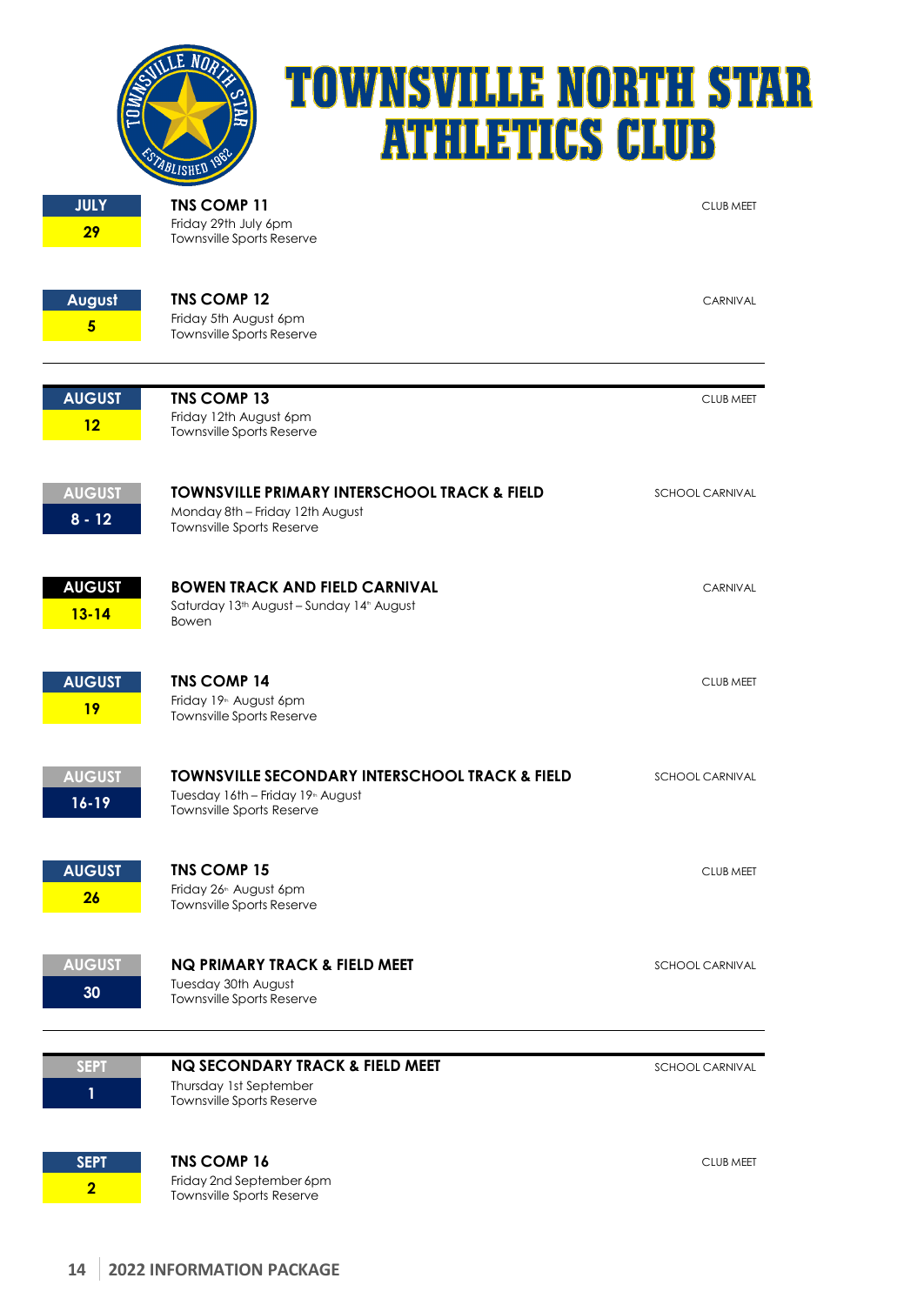|                           | <b>TOWNSVILLE NORTH STAR</b><br>Ξ<br><b>ATHLETICS CLUB</b><br>TABLISHED 196                                                              |                         |
|---------------------------|------------------------------------------------------------------------------------------------------------------------------------------|-------------------------|
| <b>SEPT</b><br>9          | <b>TNS COMP 17</b><br>Sunday 9th September 4pm<br><b>Townsville Sports Reserve</b>                                                       | <b>CLUB MEET</b>        |
| <b>SEPT</b><br><b>TBC</b> | <b>TNS COMP 18</b><br>September 6pm<br><b>Townsville Sports Reserve</b>                                                                  | <b>CLUB MEET</b>        |
| <b>SEPT</b><br>$23 - 25$  | <b>NORTH QUEENSLAND TRACK &amp; FIELD CHAMPIONSHIPS</b><br>Friday 23rd - Sunday 25th September<br>Townsville Sports reserve - Townsville | NQ CHAMPS               |
| <b>OCT</b><br>9           | <b>TNS AGM &amp; PRESENTATION - TBC</b><br>Saturday 8th October<br><b>Townsville Sports Reserve</b>                                      | AGM/PRESENTATION DAY    |
| <b>OCT</b><br>$11 - 12$   | <b>QLD PRIMARY TRACK &amp; FIELD CHAMPIONSHIPS</b><br>Tuesday 11th - Wednesday 12th October<br>Main Stadium QSAC, Nathan, Brisbane       | <b>QLD STATE CHAMPS</b> |
| <b>OCT</b><br>$13 - 16$   | <b>QLD SECONDARY TRACK &amp; FIELD CHAMPIONSHIPS</b><br>Thursday 13th - Sunday 16th October<br>Main Stadium, QSAC, Nathan                | <b>QLD STATE CHAMPS</b> |
| <b>NOV</b><br>$17 - 21$   | <b>AUSTRALIAN PRIMARY TRACK &amp; FIELD CHAMPIONSHIPS</b><br>Thursday 17th - Monday 21st November<br>QSAC, Brisbane                      | <b>NATIONAL CHAMPS</b>  |
| <b>DEC</b><br>$9 - 11$    | <b>AUST SECONDARY TRACK &amp; FIELD CHAMPIONSHIPS</b><br>Friday 9th - Sunday 11th December<br>SA Athletics Stadium, Adelaide             | <b>NATIONAL CHAMPS</b>  |